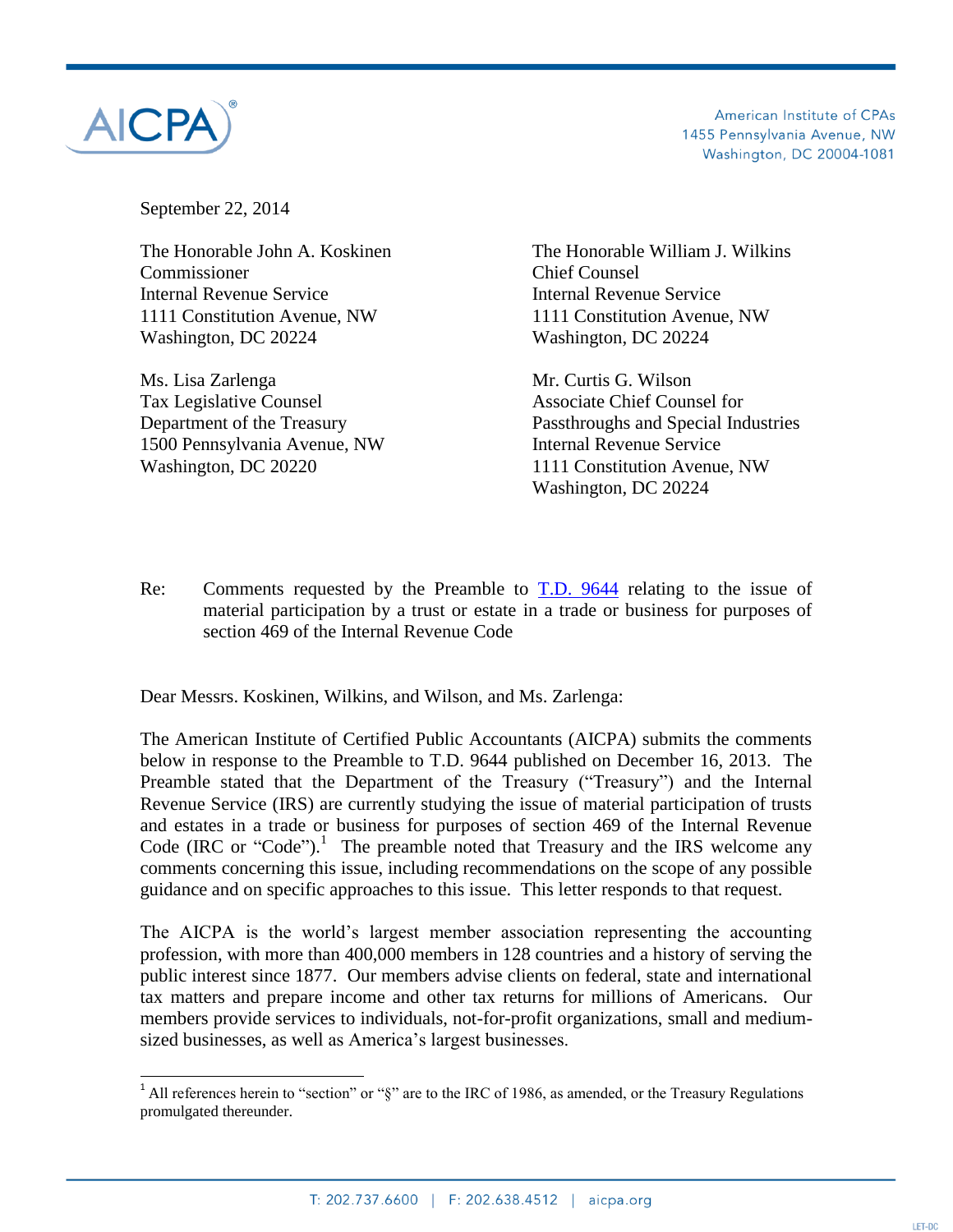The Honorable John A. Koskinen The Honorable William J. Wilkins Ms. Lisa Zarlenga Mr. Curtis G. Wilson September 22, 2014 Page 2 of 15

# **Executive Summary**

The AICPA realizes that, after 28 years without guidance and two court decisions on which taxpayers are able to rely, the expanded scope of the section 1411 net investment income tax (NIIT) has created a broader need for all trusts and estates that have an interest in a trade or business to determine under section 469 whether the trust or estate materially participates in the trade or business.

If Treasury and the IRS choose to address this issue through regulations, we suggest that the guidance should:

- Incorporate the conclusions reached in the two court decisions;
- Thoroughly address the complicated issues involved;
- Provide comprehensive, administrable, and clear guidance;
- Count the combined activities of any trustee or executor who, under local law, has fiduciary duties and responsibilities with respect to the trust or estate, irrespective of the capacity in which the individual is performing those activities and irrespective of whether the individual also owns an interest in the same trade or business;
- Count the activities of employees and agents employed by the trust or estate to perform services in the trade or business;
- Provide that the material participation tests for individuals set forth in Temp. Reg. § 1.469-5T(a) apply to trusts and estates;
- Include a special rule to treat, for a certain period of time, an estate or former grantor trust as materially participating in any trade or business in which the decedent or deemed owner materially participated at the time of his or her death;
- Provide that the character of the income is determined at the level of the trust or estate, and the character of any distributed income remains the same in the hands of the beneficiary;
- Include a special rule to provide that the participation of the beneficiary of a qualified subchapter S trust ("QSST") is used to determine whether the trust's gain from the sale of the S corporation stock is treated as active or passive;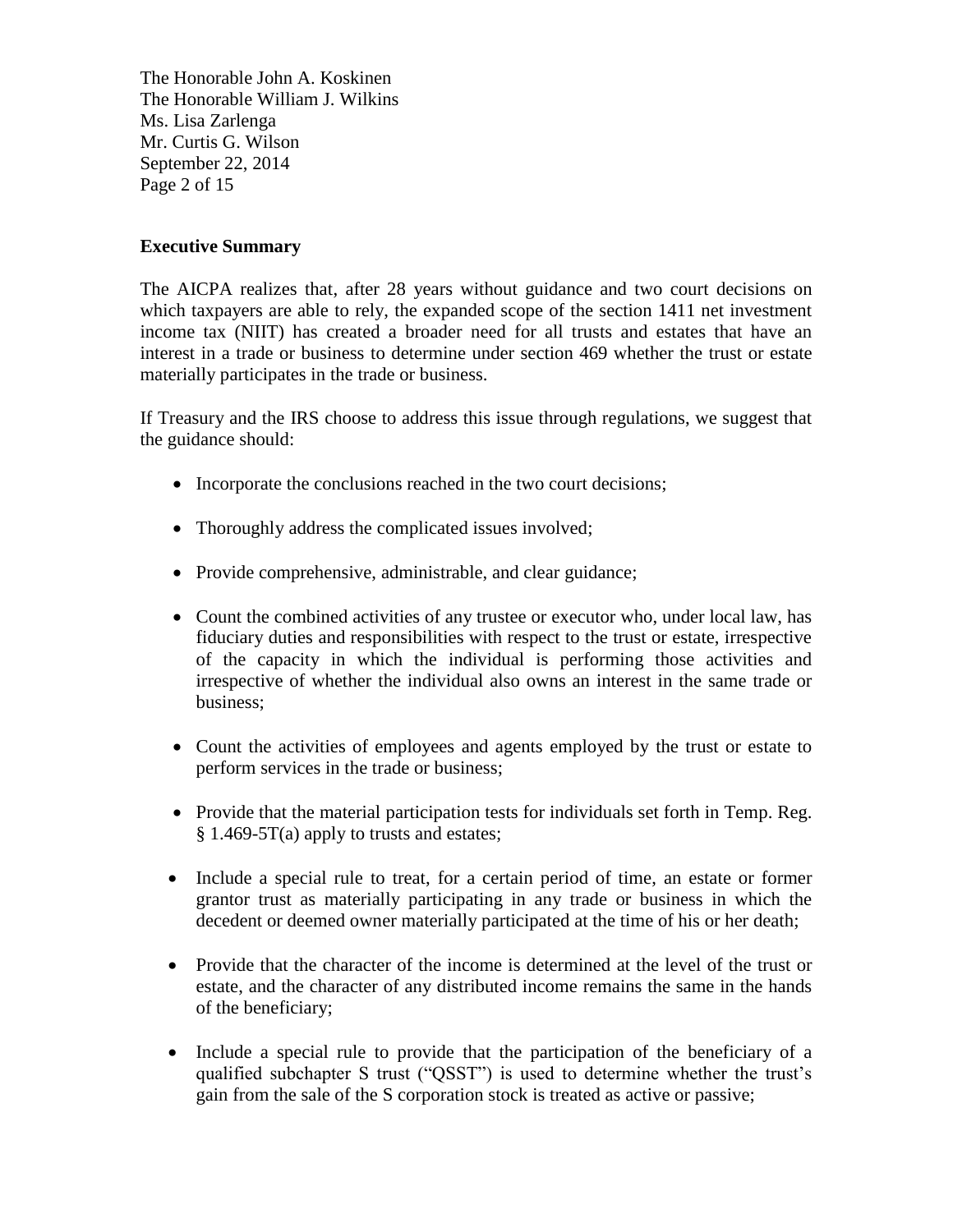The Honorable John A. Koskinen The Honorable William J. Wilkins Ms. Lisa Zarlenga Mr. Curtis G. Wilson September 22, 2014 Page 3 of 15

- Include a special rule to provide that the S portion and the non-S portion of an electing small business trust ("ESBT") are treated as a single trust for purposes of applying the section 469 rules.
- Provide that a trust or estate may qualify as a real estate professional under section  $469(c)(7)$  and tests for how a trust or estate may qualify as a real estate professional.

# **I. Background**

## **A. Section 469 and Temporary Regulations**

Section 469 of the Internal Revenue Code, enacted in 1986, limits the amount of losses from passive activities that can be recognized each year to the amount of income from passive activities during the year. Any excess passive activity loss is disallowed for that year and carried over to subsequent taxable years. Section  $469(c)(1)$  provides that a passive activity is any activity that involves a trade or business in which the taxpayer does not materially participate. Section 469(h)(1), in defining material participation, provides that a taxpayer is treated as materially participating in an activity only if the taxpayer is involved in the operations of the activity on a regular, continuous, and substantial basis.

Trusts and estates are subject to the rules of section 469 pursuant to section  $469(a)(2)(A)$ . The passive activity rules have long been a problem for fiduciaries and beneficiaries of trusts and estates, particularly the material participation requirements, mainly because of the lack of guidance. Temporary Reg.  $\S$  1.469-5T(g) was reserved for regulations applying the material participation requirement to trusts and estates, but the regulations project was never completed and was closed.

There is guidance in Temp. Reg. § 1.469-5T on whether an individual materially participates in a trade or business. Meeting any one of the following seven tests results in the material participation threshold being met:

- 1. The individual participates in the activity for more than 500 hours during the year;
- 2. The individual's participation in the activity for the taxable year constitutes substantially all of the participation in such activity of individuals (including individuals who are not owners of interests in the activity) for such year;
- 3. The individual participates in the activity for more than 100 hours during the taxable year, and such individual's participation in the activity for the taxable year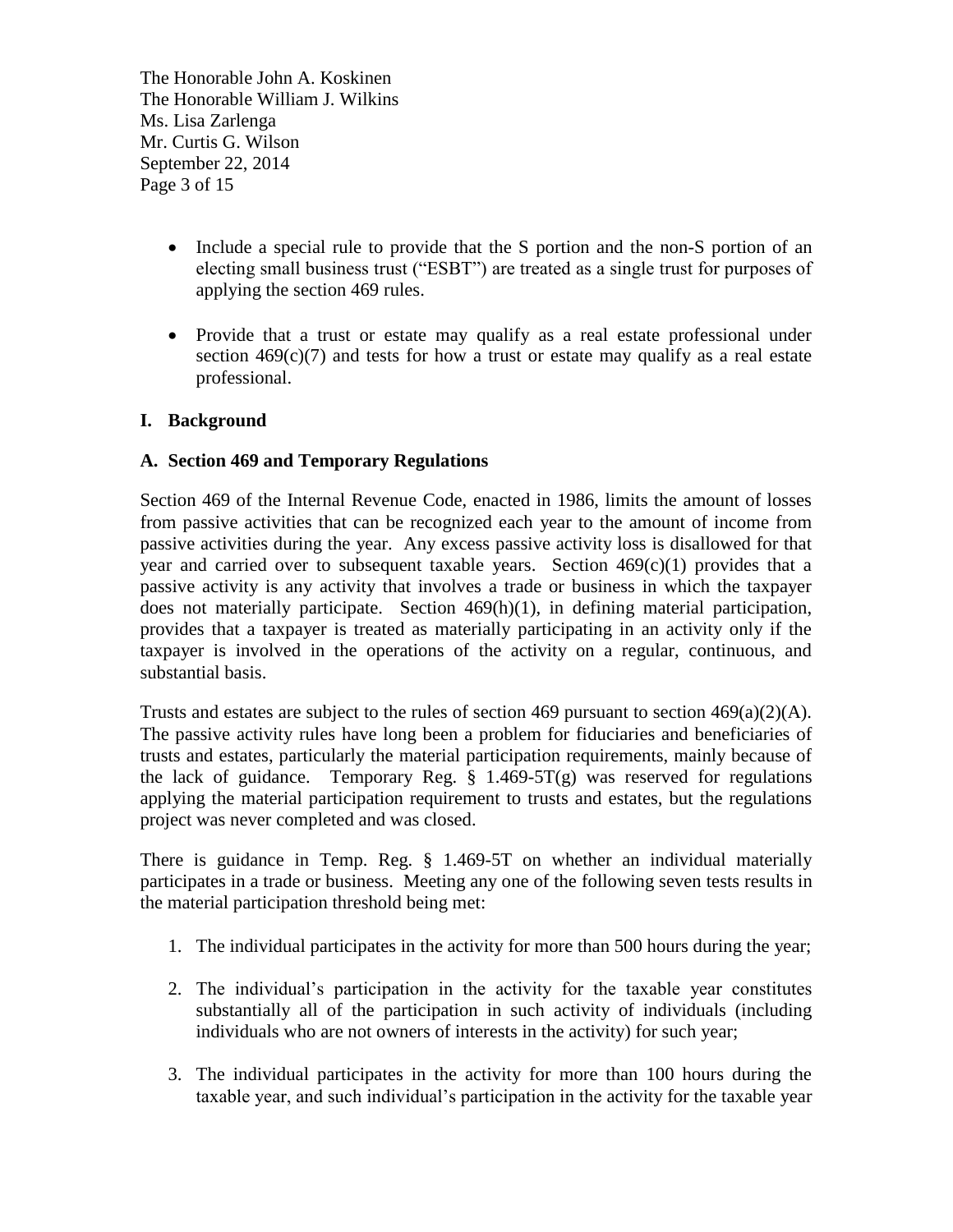The Honorable John A. Koskinen The Honorable William J. Wilkins Ms. Lisa Zarlenga Mr. Curtis G. Wilson September 22, 2014 Page 4 of 15

> is not less than the participation in the activity of any other individual (including individuals who are not owners of interests in the activity) for such year;

- 4. The activity is a significant participation activity for the taxable year, and the individual's aggregate participation in all significant participation activities during such year exceeds 500 hours;
- 5. The individual materially participated in the activity for any five taxable years during the ten taxable years that immediately precede the taxable year;
- 6. The activity is a personal service activity and the individual materially participated in the activity for any three taxable years preceding the taxable year;

or

7. Based on all of the facts and circumstances, the individual participates in the activity on a regular, continuous and substantial basis during such year.

# **B. Section 1411 Net Investment Income Tax Has Created the Need to Determine Whether a Trust or Estate Materially Participates in a Trade or Business**

Section 1411, added to the Code by the Health Care and Education Reconciliation Act of 2010, and effective for tax years beginning after December 31, 2012, imposes a tax on unearned income from investments of certain individuals, estates, and trusts whose income is above statutory threshold amounts. For an estate or trust, the tax is 3.8% of the lesser of the undistributed net investment income for the tax year, or the excess of the adjusted gross income (AGI) over the dollar amount at which the highest tax bracket in Section 1(e) begins for that tax year (\$12,150 for 2014).

Trusts or estates that had no losses from a trade or business had not previously been required to determine whether the income from a trade or business was active or passive. Section 1411 now requires those trusts and estates to make that determination. Thus, the need to determine whether a trust or estate materially participates in a trade or business is now an issue for all trusts and estates that have an interest in a trade or business. The expanded scope of the material participation rules apparently has resulted in renewed interest by Treasury and the IRS to address this issue after 28 years of silence.

# **C. Court Cases**

The courts have addressed this issue in two cases, *[Frank Aragona Trust v. Commissioner](http://www.ustaxcourt.gov/InOpHistoric/frankaragonatrustdiv.morrison.TC.WPD.pdf)*, 142 T.C. No. 9 (March 27, 2014), and *[Mattie K. Carter Trust v. U.S.](http://www.leagle.com/decision/2003792256FSupp2d536_1730)*, 256 F. Supp. 2d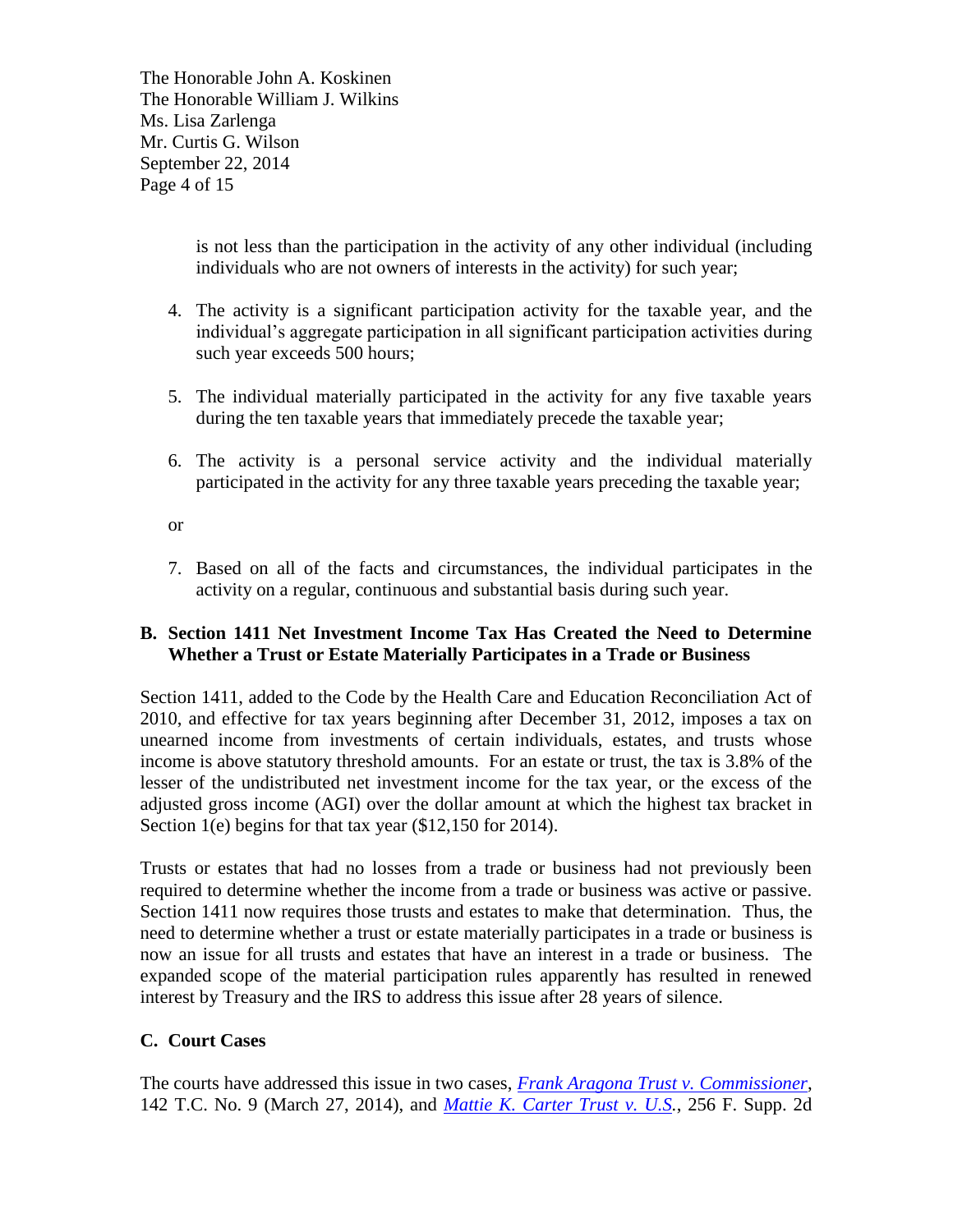The Honorable John A. Koskinen The Honorable William J. Wilkins Ms. Lisa Zarlenga Mr. Curtis G. Wilson September 22, 2014 Page 5 of 15

536 (N.D. Tex. 2003). In *Aragona*, the Tax Court determined that the activities of the trustees, including their activities as employees of a limited liability company wholly owned by a trust, should be considered in determining whether the trust materially participated in its real estate trade or business. According to the court, the trustees were required by Michigan law to administer the trust solely in the interests of the trust beneficiaries because trustees have a duty to act as a prudent person would in dealing with property of another. The court quoted from *[In re Estate of Butterfield](http://www.leagle.com/decision/1983659418Mich241_1649.xml/IN%20RE%20BUTTERFIELD%20ESTATE)*, 341 N.W. 2d at 457 – "Trustees who also happen to be directors of the corporation which is owned or controlled by the trust cannot insulate themselves from probate scrutiny [i.e., duties imposed on trustees by Michigan courts] under the guise of calling themselves corporate directors who are exercising their business judgment concerning matters of corporate policy." The activities of two of the trustees were considered even though those individuals owned minority interests in all the entities through which the trust operated real estate holding and real estate development projects.

In footnote number 15 of the *Aragona* decision, the Tax Court stated that it did not need to decide whether the activities of the trust's non-trustee employees should be considered for purposes of determining whether the trust materially participated in its trade or business. That issue, however, was addressed in the *Carter* case. In the *Carter* case, the District Court determined that the activities of a trust (through its trustee, employees, and agents) in a ranch it owned met the material participation requirement of section 469. The IRS took the position that only the activities of the fiduciaries (i.e., the trustees) should be considered in determining whether a trust had met the material participation requirement, based on a statement in the legislative history: "An estate or trust is treated as materially participating in an activity . . . if an executor or fiduciary, in his capacity as such, is so participating." (S. Rep't No. 99-313, 99th Cong., 2d Sess. 735 (May 26, 1986)). The court stated that it had studied the "snippet of legislative history" the IRS supplied that purports to lend insight on Congressional intent. The court explained, however, that legislative history is important only where the statutory language is unclear, and the court determined that there was no statutory ambiguity here. The court found that the trust was the taxpayer, and when the trust's activities were taken into account, it was a material participant in the business.

## **II. General Comments**

Section 469 has been applicable to trusts and estates for 28 years without any regulatory guidance concerning whose activities are to be considered when determining whether the trust or estate is materially participating in a trade or business. If Treasury and the IRS now choose to address this issue through regulations, we believe that the guidance should incorporate the conclusions reached in the two court decisions discussed above. In addition, we urge the IRS and Treasury to thoroughly study the complicated issues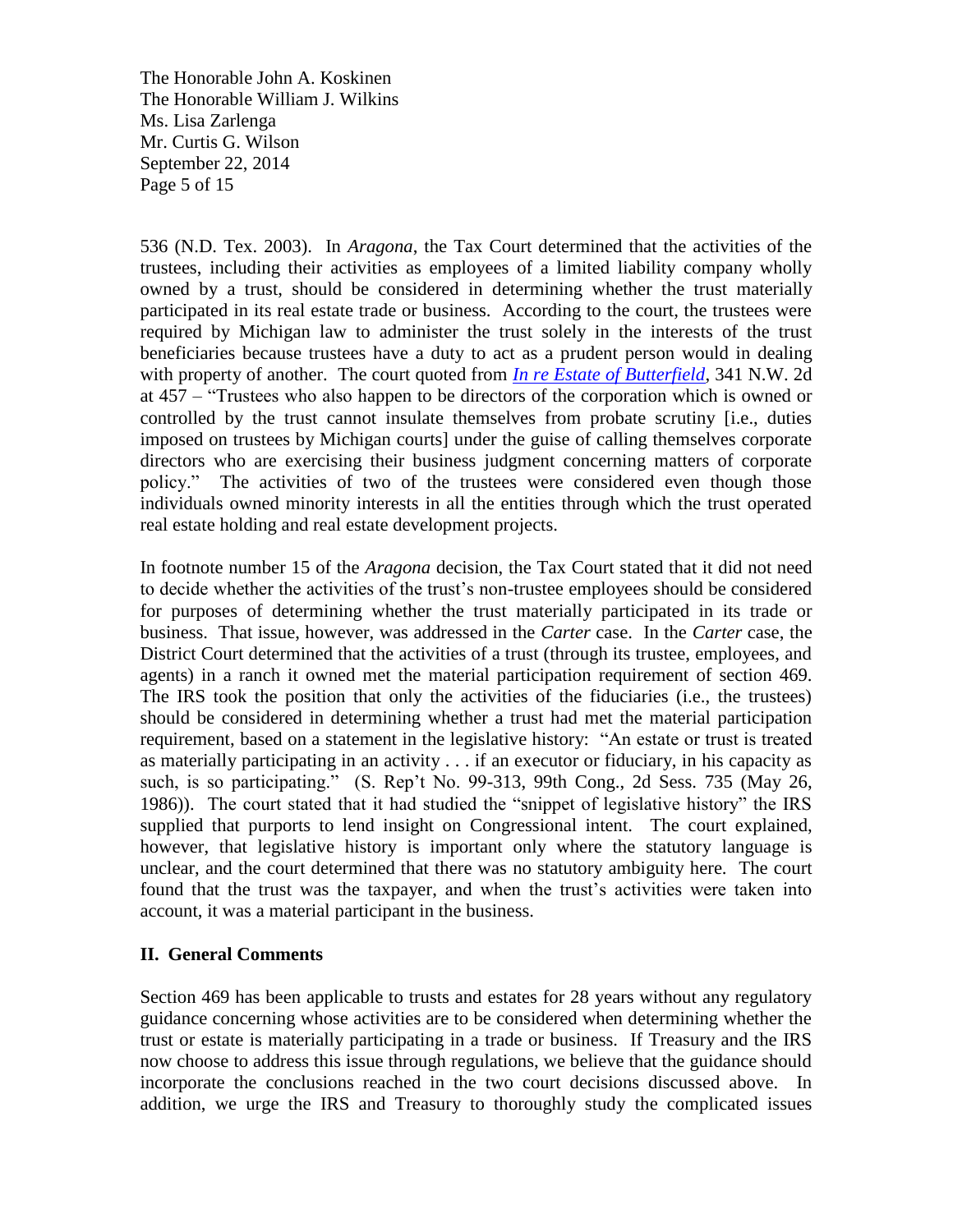The Honorable John A. Koskinen The Honorable William J. Wilkins Ms. Lisa Zarlenga Mr. Curtis G. Wilson September 22, 2014 Page 6 of 15

involved and to issue comprehensive, administrable, and clear guidance. If the guidance is in a form other than regulations, the IRS and Treasury should provide a public comment period for such guidance in order to obtain thoughts from practitioners and taxpayers on the proposed guidance.

# **III.Specific Comments**

# **A. Whose Participation**

# **1. Grantor Trusts**

A trust that is treated as owned by the grantor or another under sections 671-678 is referred to as a grantor trust. If the grantor trust owns an interest in a trade or business, the grantor's or deemed owner's participation in a trade or business is counted to determine whether income or loss from the trade or business is active or passive. Under section  $1361(d)(1)(B)$ , if the beneficiary of a trust makes the QSST election, the beneficiary is treated as the deemed owner under section 678(a) of the portion of the trust which consists of the S corporation stock. Therefore, the QSST beneficiary's participation in the trade or business of the S corporation is counted to determine whether the income or loss therefrom is active or passive.

# **2. Nongrantor Trusts and Estates**

A nongrantor trust or estate acts through its fiduciaries. Therefore, in determining whether a trust or estate is materially participating in a trade or business, the participation of the entity's fiduciaries is the participation that needs to be measured. The determination of material participation must be made at the entity level. The participation of the beneficiary, who is not a fiduciary of the trust or estate, is immaterial for purposes of determining whether the trust or estate is materially participating in the trade or business.

If a trustee or executor is an individual, the regulations should provide that the individual's activities in a trade or business owned wholly or partially by the trust or estate are taken into account in determining whether the trust or estate materially participates in the trade or business. The regulations should provide that the activities of any trustee or executor who, under local law, has fiduciary duties and responsibilities with respect to the trust or estate are taken into account. Accepting the responsibility to become a fiduciary of a trust or estate is not an action that an individual undertakes lightly. By agreeing to accept fiduciary duties and responsibilities, the individual is no longer acting on his or her own behalf, but acting on behalf of all the beneficiaries of the trust or estate. These beneficiaries, as well as the courts, will hold the individual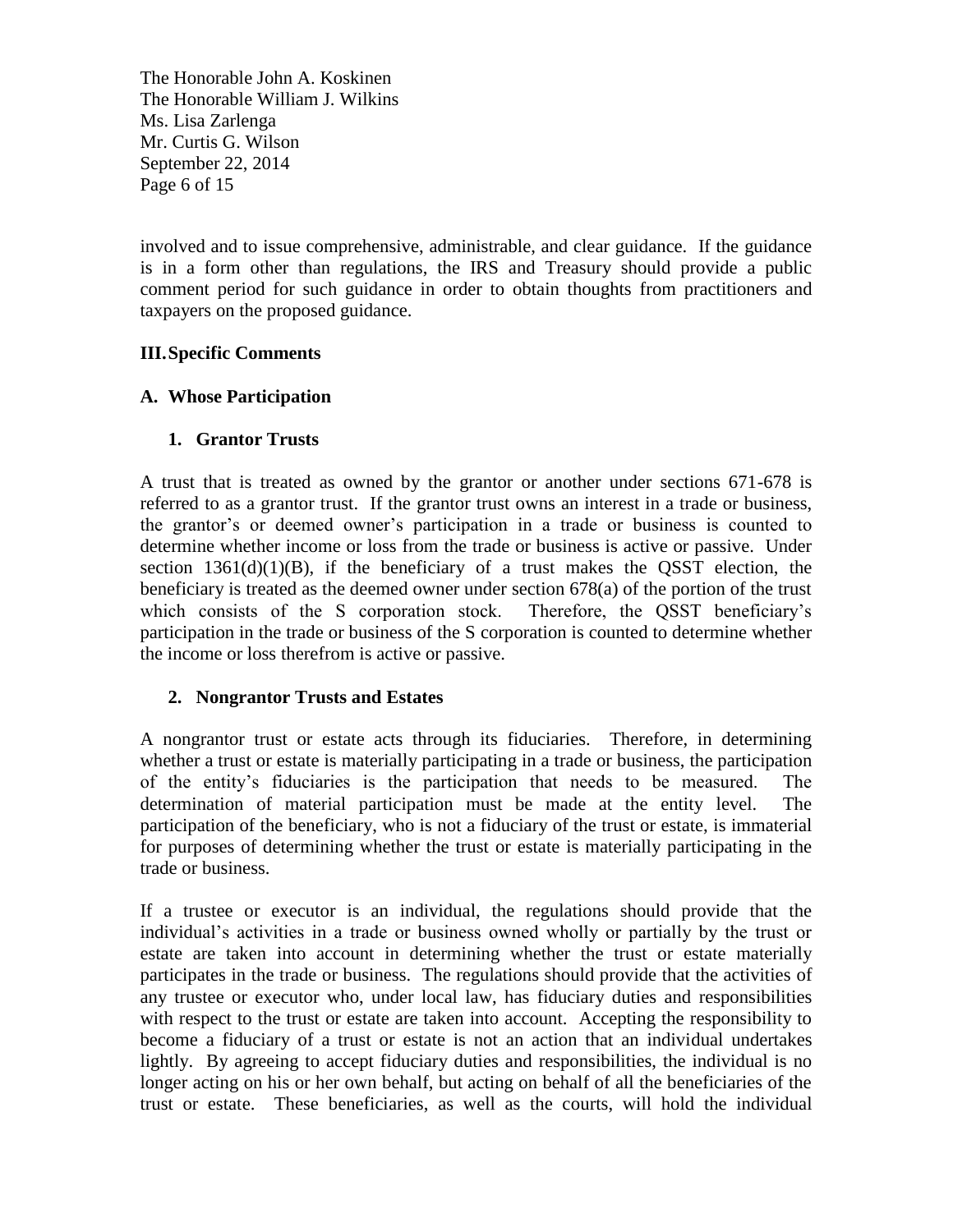The Honorable John A. Koskinen The Honorable William J. Wilkins Ms. Lisa Zarlenga Mr. Curtis G. Wilson September 22, 2014 Page 7 of 15

responsible for actions that breach his or her fiduciary duty. Thus, it should not concern the Treasury and the IRS that individuals who happen to actively participate in a trade or business might take on all the fiduciary duties and responsibilities entailed with serving as an executor or trustee only to ensure that the income or loss from an estate or trust's trade or business is not passive.

State law should not alone determine a person's status as a fiduciary. Section  $7701(a)(6)$ and the regulations thereunder provide a definition of "fiduciary" for federal tax purposes. The regulations should provide that any person who meets the definition of a "fiduciary" under section  $7701(a)(6)$  and who is materially participating in the trade or business in which the trust or estate owns an interest satisfies the material participation requirement for the trust or estate.

Any activities of the individual, who is a trustee or executor, should count toward the material participation determination, irrespective of the capacity in which the individual is performing those activities. The "snippet" of legislative history requiring the trustee to perform activities in the capacity as a trustee has been rejected by the courts as a standard in both *Aragona* and *Carter*. As a result, the proposed guidance should not include a capacity test.

The status or title of an individual working in a trade or business does not affect the determination of whether the individual is materially participating in a trade or business. Treasury Reg.  $\S$  1.469-5(f)(1) provides that any work performed by an individual (without regard to the capacity in which the individual does the work) in connection with an activity in which the individual owns an interest at the time the work is performed, is treated as participation of the individual in the activity. We believe this rule should also apply for fiduciaries of a trust or estate.

It is immaterial whether the individual, who is a trustee or executor, also owns an interest in the same trade or business in which the trust or estate owns an interest. Two of the trustees in *Aragona* owned minority interests in some of the businesses in which the trust owned an interest. The individuals' combined interest never exceeded 50 percent and was never greater than the trust's ownership interest. Similar facts may not be universally present. Nevertheless, even if the trustees own equivalent or larger interests than the trust or estate, the activities of the trustees in the trade or business should count for purposes of determining the trust's or estate's material participation. As the Tax Court stated, the interests of the individual owners, who were trustees, were generally compatible with the trust's goals – the trustees and the trust wanted the jointly held enterprises to succeed.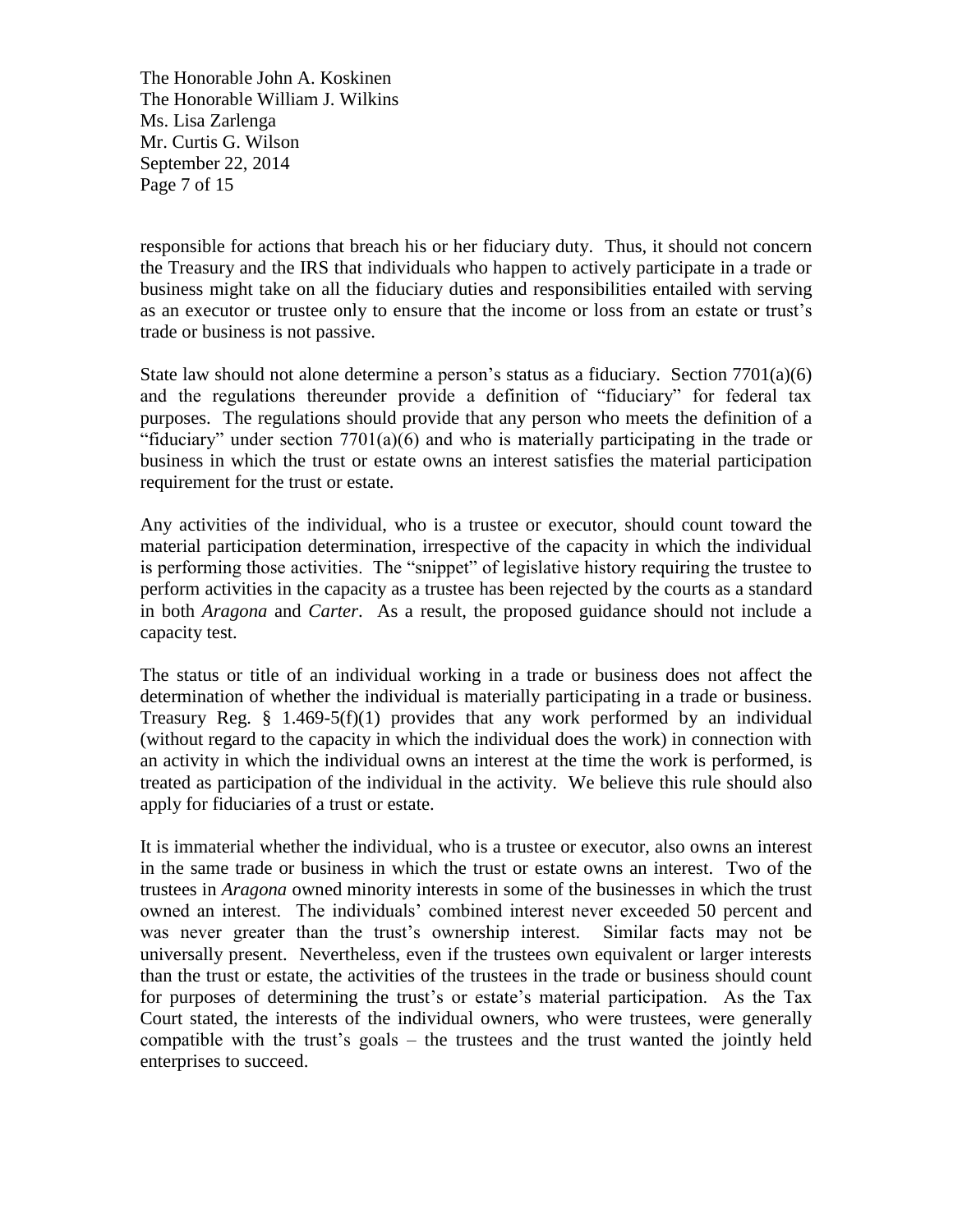The Honorable John A. Koskinen The Honorable William J. Wilkins Ms. Lisa Zarlenga Mr. Curtis G. Wilson September 22, 2014 Page 8 of 15

If the trust or estate has multiple trustees or executors, the regulations should provide that the activities of all those individuals are considered in determining the material participation of the trust or estate in a trade or business. The material participation of any one trustee or executor in the trade or business should suffice to conclude that the trust or estate materially participates in said trade or business activity. For example, a trust with multiple trustees may assign one trustee to a particular task on behalf of the trust's board of trustees. The material participation standard should not require material participation on behalf of several or a majority of the trustees or executors.

For an individual, the material participation rules apply to individual activities (including multiple activities properly grouped as a single activity). A similar rule should apply to activities owned by a trust or estate. If the estate or trust has more than one activity, the same trustee or executor need not meet the material participation standard for each activity. One trustee or executor may qualify as materially participating in one activity, and a different trustee or executor may qualify as materially participating for a different activity.

The regulations should also provide that the activities of employees and agents employed by the trust or estate are taken into account in determining whether the trust or estate is materially participating in a trade or business wholly or partially owned by the trust or estate. As pointed out in the *Carter* case, the trust or estate is the taxpayer, and common sense dictates that the participation of the trust or estate in a trade or business is determined by reference to the trust or estate itself, which necessarily entails an assessment of the activities of those individuals who labor in the trade or business on behalf of the trust or estate.

# **B. Level of Activity**

Once it has been decided whose activities need to be considered, the next determination is whether the trust or estate is materially participating in the trade or business. We suggest that the regulations provide several ways to meet the material participation standard. We suggest that if the activities of one fiduciary or the combined activities of more than one fiduciary in the operation of the trade or business are regular, continuous, and substantial, the trust or estate is materially participating in the trade or business. We also suggest that if the activities of the fiduciary through its employees and agents whose services are directly related to the conduct of the trade or business are regular, continuous, and substantial, the trust or estate is materially participating in the trade or business. The standard of "regular, continuous, and substantial" derives from the statutory provision and is also the seventh and final test for whether an individual is materially participating in a trade or business under Temp. Reg.  $\S$  1.469-5T(a)(7).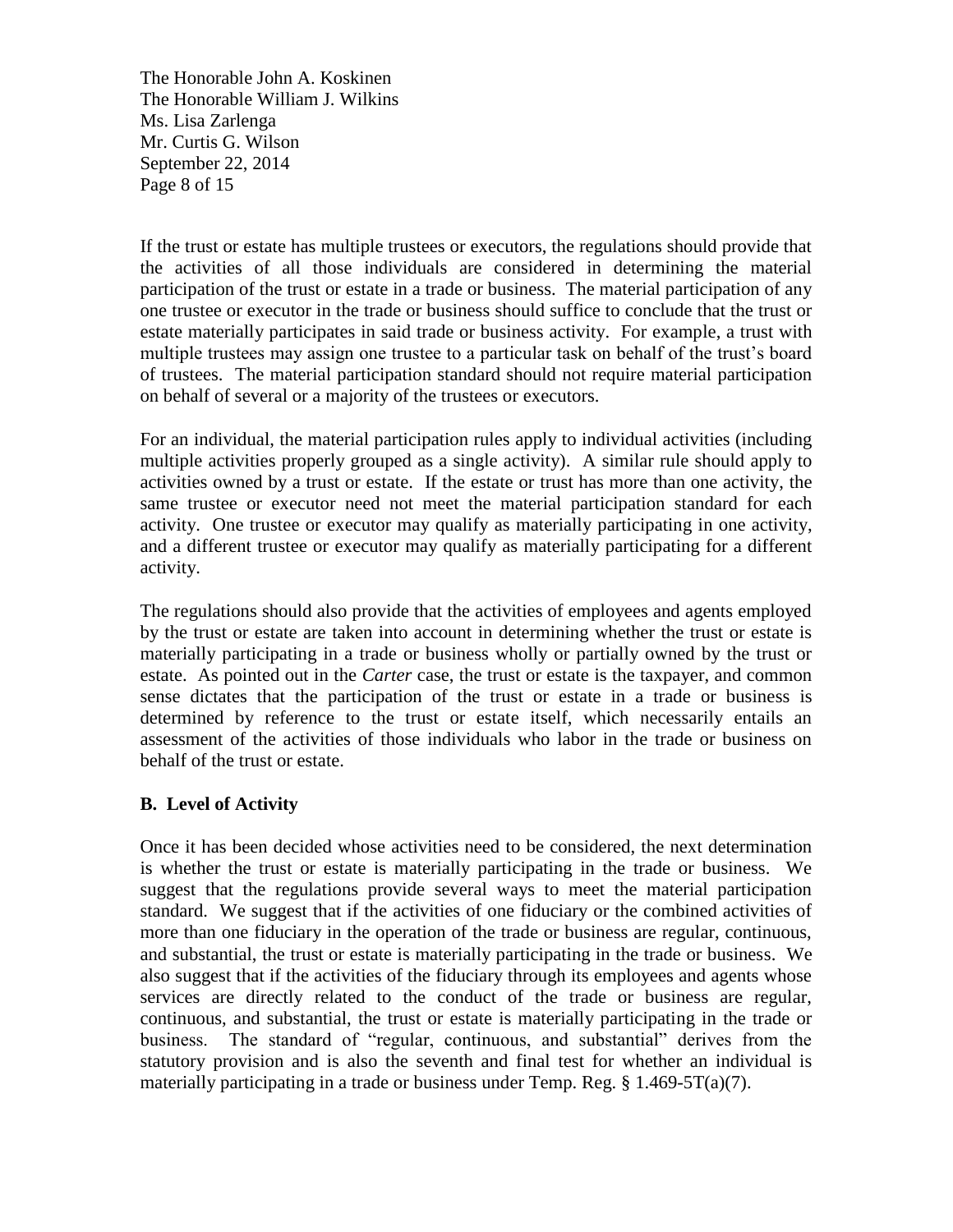The Honorable John A. Koskinen The Honorable William J. Wilkins Ms. Lisa Zarlenga Mr. Curtis G. Wilson September 22, 2014 Page 9 of 15

The regulations should provide that the first six tests for material participation by an individual set forth in Temp. Regs. Sec. 1.469-5T(a) are available for trusts and estates. These tests are quantitative in nature. If an individual meets any of these tests, the IRS is satisfied that the individual's participation is not of a passive nature. These quantitative tests are equally applicable when applied to the activities of the fiduciaries of trusts and estates. For example, with respect to the first test of participating for more than 500 hours, the Preamble to **T.D.** 8175 states that the IRS believes income from an activity in which an individual participates for more than 500 hours is not properly classified as a passive activity. Similarly, if the fiduciaries (either singularly or collectively) participate for more than 500 hours in a trade or business in which the trust or estate owns an interest, the activity is not properly classified as a passive activity. In addition, if an individual, who is a trustee of one or more trusts, participates for more than 500 hours during the year in a trade or business in which the individual and the trusts own interests, the individual and the trusts are all treated as materially participating in the trade or business

The activities of the spouse of a married individual are counted for purposes of determining whether an individual materially participates in a trade or business under Temp. Reg.  $\S$  1.469-5T(f)(3). The activities of the spouse of an individual who is a fiduciary of an estate or trust should not count in determining whether the trust or estate materially participates in the trade or business. Fiduciary responsibilities are personal to the trustee. For example, suppose an individual does not participate in an activity for more than 500 hours during the year but meets the first test of Temp. Reg. § 1.469-  $5T(a)(1)$  because the combined participation of the individual and the individual's spouse exceeds 500 hours. The individual is considered to materially participate in the trade or business in which he or she owns an interest. If the individual is a fiduciary of a trust or estate that owns an interest in the same trade or business, the individual's hours of participation should count toward the participation of the trust or estate, but the hours of the individual's spouse should not count.

## **C. Special Rule for Estates and Certain Trusts after Death of Deemed Owner**

We suggest the promulgation of a special rule for estates and for grantor trusts if the decedent or deemed owner materially participated in the trade or business prior to his or her death. For a certain period after the death of the decedent or deemed owner, the regulations should treat the estate or the former grantor trust as materially participating in any trade or business in which the decedent or deemed owner materially participated at the time of his or her death. For an estate and a qualified revocable trust that makes the election under section 645 to be treated as part of the estate, the period should match up with the section 645 election period (i.e., two years after the decedent's death if no federal estate tax return is required to be filed, or 6 months after the date of the final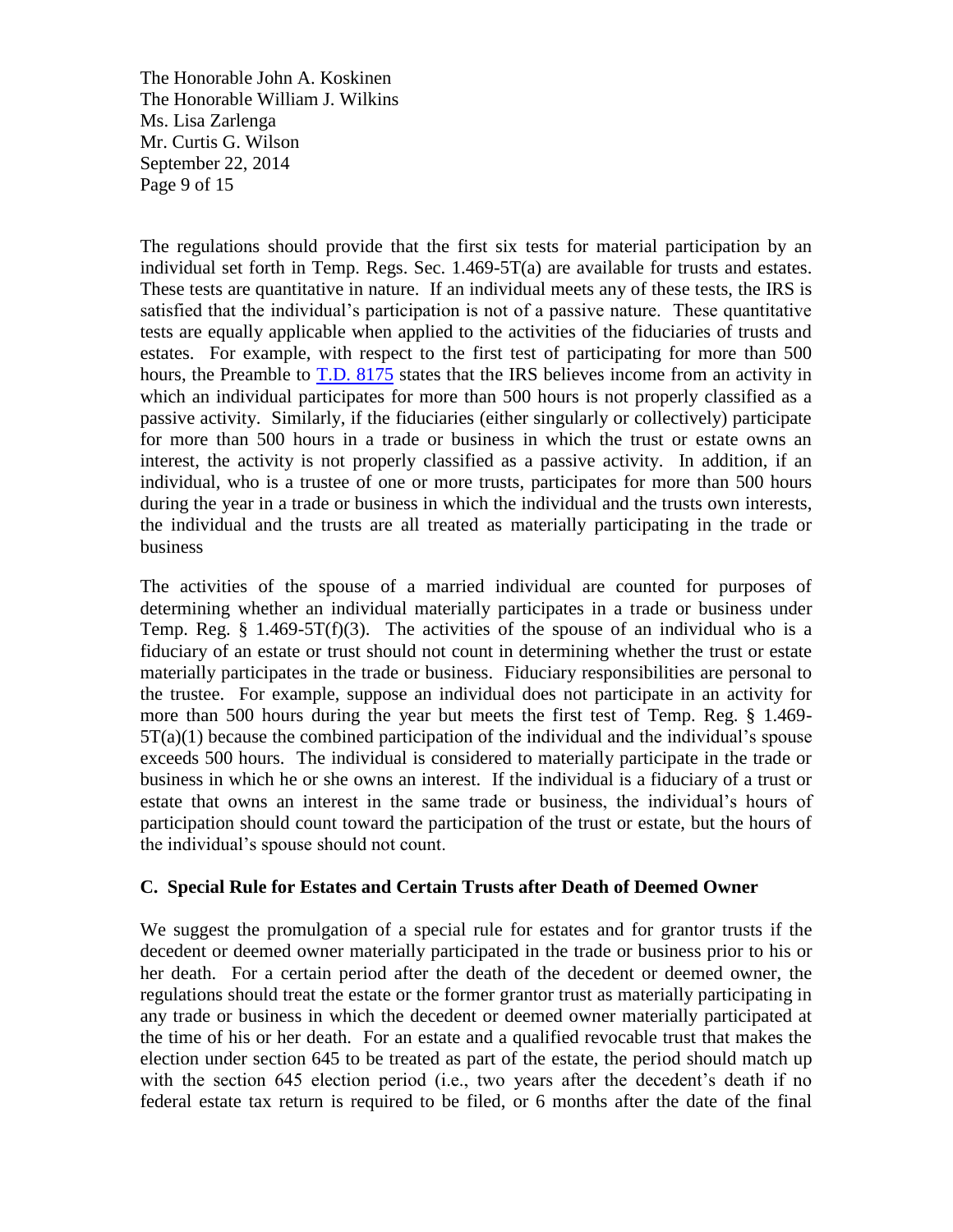The Honorable John A. Koskinen The Honorable William J. Wilkins Ms. Lisa Zarlenga Mr. Curtis G. Wilson September 22, 2014 Page 10 of 15

determination of estate tax liability if an estate tax return is required to be filed). If the deemed owner of a grantor trust materially participated prior to death, the former grantor trust is treated as materially participating for two years after the deemed owner's death.

The regulations should not immediately subject any interest that has been active and not subject to the loss limitations of section 469 or the excise tax in section 1411 prior to a decedent's or deemed owner's death to those provisions merely because the owner has died. This rule will allow an estate time to distribute to the ultimate beneficiaries its interests in a trade or business without dramatically changing the tax treatment of the interest in the trade or business during the period of estate administration. A similar rule for the two year period following the deemed owner's death will allow former grantor trusts time to make distributions or to involve the trustees in the trade or business if the trust is to continue.

# **D. Character of Income Distribution to Beneficiary**

Section 1.652(b)-1 provides that in determining the gross income of a beneficiary, the amounts includible have the same character in the hands of the beneficiary as in the hands of the trust. Thus, the character of the income remains the same whether the income is retained by the trust or passed through to the beneficiary under section 651 or 661. The regulations should provide that once the income is determined to be active or passive at the trust or estate level, such income remains active or passive in the hands of the beneficiary if it is treated as distributed to the beneficiary under section 652 or section 662. There should be no redetermination of the character of the income based on the beneficiary's participation or lack of participation in the activity.

## **E. Special Rule for Gain From Disposition of S Corporation Stock by QSST**

When a QSST sells its stock in the S corporation, the QSST beneficiary originally was required to recognize the gain on the sale under Rev. Rul. 92-84, 1992-2 C.B. 216. The IRS and Treasury reconsidered this position and determined that the QSST beneficiary who is treated as a deemed owner under section 678 of the S corporation stock solely by reason of section  $1361(d)(1)$  should not be treated as the owner of the consideration received by the trust upon its disposition of the S stock. Revenue Rul. 92-84 was declared obsolete when Treas. Reg. § 1.1361-1(j)(8) was promulgated in 1995. Treasury Reg.  $§$  1.1361-1(j)(8) provides that the trust, rather than the income beneficiary of the QSST, is required to recognize the gain on the sale of stock in the S corporation. Treasury Reg. § 1.1361-1(j)(8) also provides that solely for purposes of applying sections 465 and 469 to the income beneficiary, a disposition of S corporation stock by a QSST is treated as a disposition by the income beneficiary.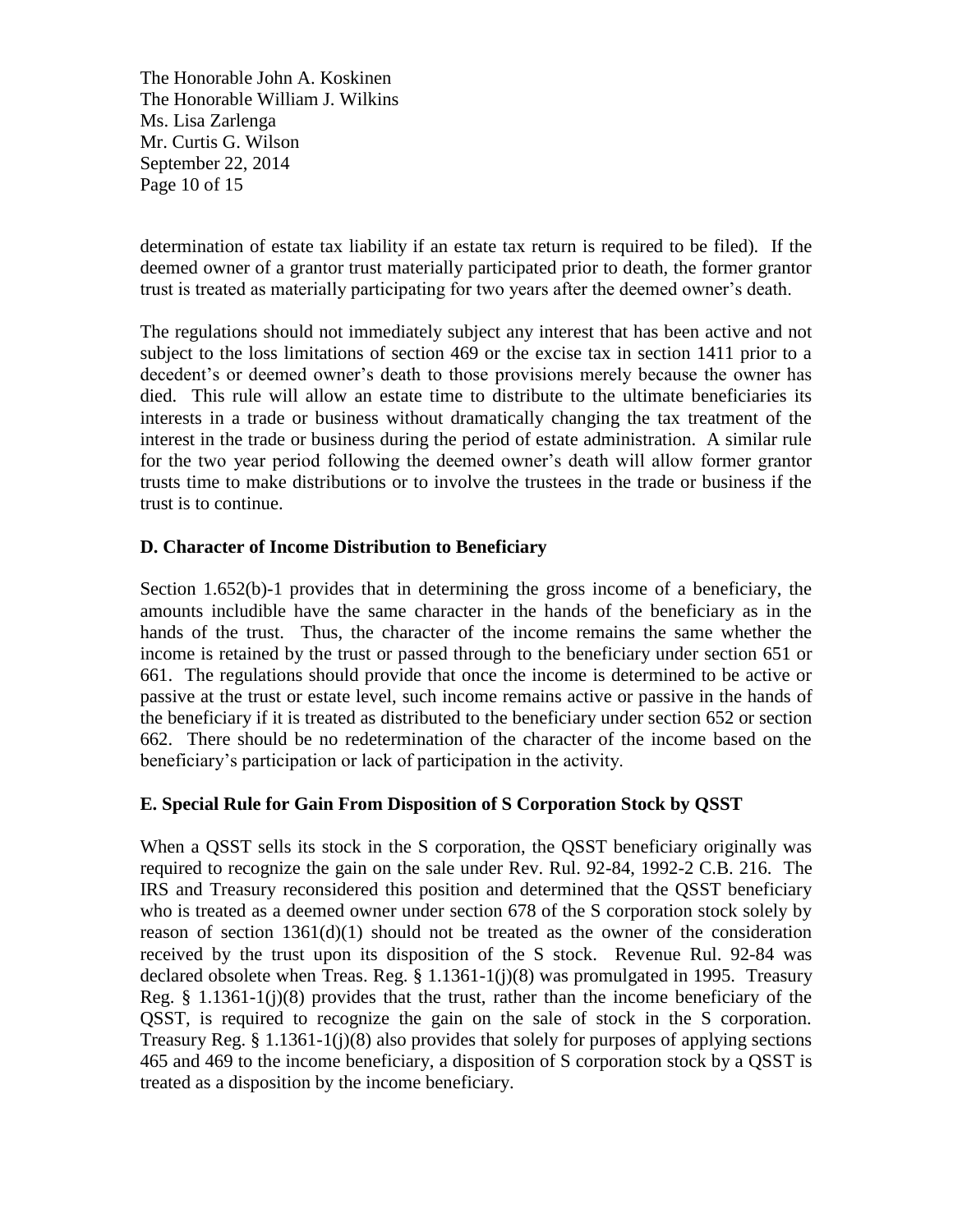The Honorable John A. Koskinen The Honorable William J. Wilkins Ms. Lisa Zarlenga Mr. Curtis G. Wilson September 22, 2014 Page 11 of 15

If the QSST beneficiary is materially participating in the S corporation prior to the sale of the S corporation stock, all the income or loss from the stock is not passive. The gain on the sale of the stock should reflect the treatment of the income or loss immediately prior to the sale and, therefore, should also not be passive. However, unless a special rule is promulgated, the gain on the sale of the stock is passive in the hands of the trust because the trust has not materially participated in the S corporation. The regulations should provide that the trust is allowed to use the participation of the QSST beneficiary in determining whether the trust's gain on the sale of the stock is active or passive.

## **F. Special Rule for Electing Small Business Trusts**

In general, for federal income tax purposes, an ESBT consists of an S portion, a non-S portion, and in some instances, a grantor portion. The items of income, deduction, and credit attributable to any portion of the ESBT treated as owned by a person under the grantor trust rules of subpart E, including S corporation stock and other property (the grantor portion), are taken into account on that individual's tax return pursuant to the normal rules applicable to grantor trusts. Other items of income, deduction, and credit are attributed to either the S portion, which includes the S corporation stock, or the non-S portion, which includes all other assets of the trust. Treasury Reg.  $\S$  1.641(c)-1(a) provides that an ESBT is treated as two separate trusts for purposes of Chapter 1. The S portion is subject to tax under the special rules of section 641(c), while the non-S portion is subject to the normal trust taxation rules of Subparts A through D of subchapter J.

The requirement of Treas. Reg.  $\S$  1.641(c)-1(a) that an ESBT be treated as two separate trusts follows the Congressional intent expressed in section  $641(c)(1)(A)$  that the portion of the trust consisting of stock in one or more S corporations be treated as a separate trust and the tax on the separate trust be computed under the special rules set forth in section  $641(c)(2)$ , rather than under the traditional Subchapter J rules. This artificial separation causes many unintended results when applying the passive loss rules of section 469. In some instances, the separation of the ESBT into an S portion and a non-S portion produces taxpayer-favorable results, and in other cases it produces taxpayer-unfavorable results. But in both situations, we do not believe that an ESBT with activities held in both the S portion and non-S portion should have a materially different outcome under the section 469 rules than a nongrantor trust that holds its activities in partnership form.

In order to eliminate the discrepancy between ESBTs and traditional non-grantor trusts, we recommend that, solely for purposes of the application of the rules in section 469, the S portion and non-S portion of the ESBT be considered a single trust. As a result, all provisions of section 469 would be applied to the trust as a single taxpayer including, but not limited to, the income recharacterization rules, grouping, material participation, and self-charged interest rules. As an alternative approach, we recommend that the S portion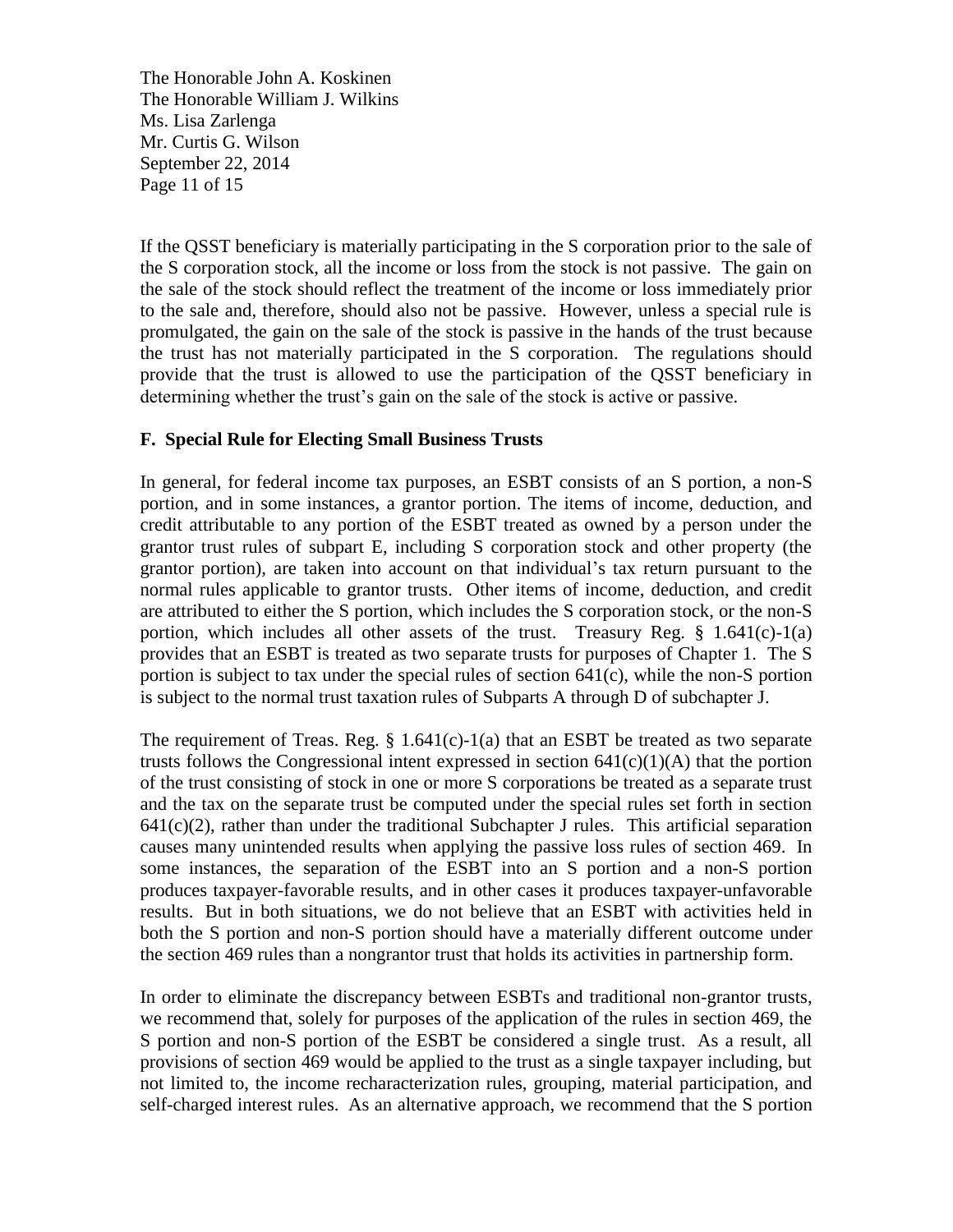The Honorable John A. Koskinen The Honorable William J. Wilkins Ms. Lisa Zarlenga Mr. Curtis G. Wilson September 22, 2014 Page 12 of 15

and non-S portion of the ESBT be considered a single trust in select situations. For example, we recommend that an ESBT be permitted to group activities in the S portion with activities in the non-S portion under Treas. Reg. § 1.469-4. Furthermore, material participation should be determined under Treas. Reg. § 1.469-5T for the both the S portion and non-S portion as a single trust, and not as two separate trusts where each portion would require separate books, records, and substantiation. Finally, the rules applicable to recharacterizations of self-charged rent and interest in Treas. Reg. § 1.469-  $2(f)(6)$  and Treas. Reg. § 1.469-7, respectively, should be applied to a unified trust. Under both recommendations, the ESBT would be treated substantially similar to a traditional nongrantor trust. However, under the broader approach, the single unified treatment of the ESBT represents a broad and malleable policy, whereas the second approach is a limited, targeted provision that will have to be monitored and updated as the general treatment of section 469 to nongrantor trusts evolves over time.

# **G. No Special Rule for Charitable Remainder Trusts**

One issue is the possible need for a special rule that would allow the use of the grantor's participation if the grantor is the annuity or unitrust beneficiary of a charitable remainder trust (CRT). Section  $664(c)(2)(A)$  imposes an excise tax on a CRT equal to the amount of the CRT's unrelated business taxable income (UBTI) within the meaning of section 512. As a result of the 100 percent excise tax on UBTI, most CRTs no longer have any investments in trades or businesses. Therefore, we believe there is no need for a special rule for CRTs.

## **H. Trust Can Be Real Estate Professional**

Generally, a rental real estate activity is considered per se a passive activity under section  $469(c)(2)$ . Section  $469(c)(7)$  provides that section  $469(c)(2)$  does not apply to the rental real estate activity of any taxpayer who meets the two tests set forth in section  $469(c)(7)(B)$ . The first test is met if more than one-half of the personal services performed in trades or businesses by the taxpayer during the taxable year is performed in real property trades or businesses in which the taxpayer materially participates. The second test is met if the taxpayer performs more than 750 hours of services during the year in real property trades or businesses in which the taxpayer materially participates.

The Tax Court in *Aragona* held that a trust may qualify for the real estate professional exception of section  $469(c)(7)$  and that "the activities of the trustees...should be considered in determining whether the trust materially participated in its real-estate operations." We recommend that the regulations should incorporate the conclusions of *Aragona* that an estate or trust can qualify as a real estate professional under section 469(c)(7)*.*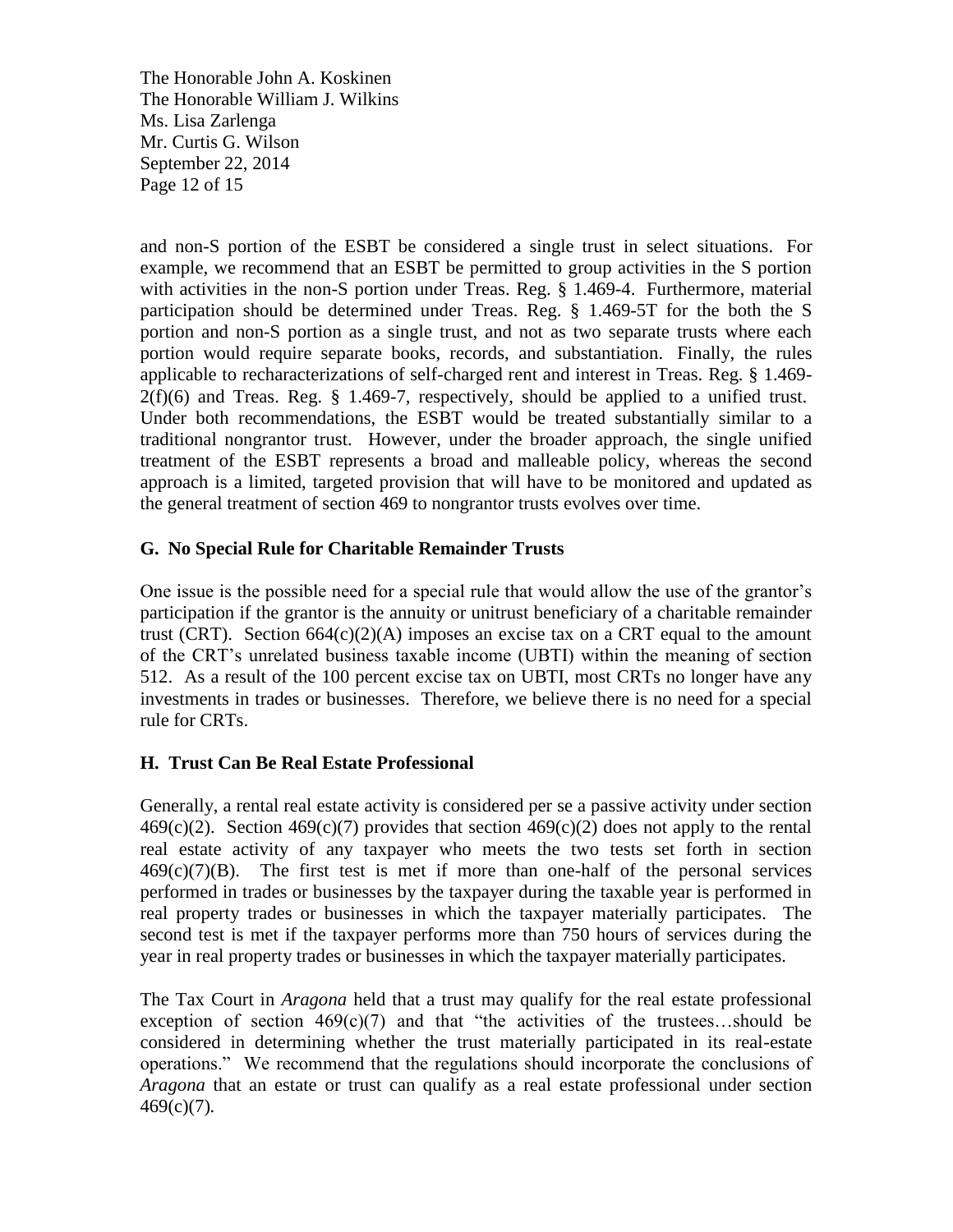The Honorable John A. Koskinen The Honorable William J. Wilkins Ms. Lisa Zarlenga Mr. Curtis G. Wilson September 22, 2014 Page 13 of 15

Due to stipulations by the parties, the *Aragona* court did not have to deal with the application of the two tests of section  $469(c)(7)(B)$ . While we acknowledge some of the difficulties in applying these tests to estates and trusts, we suggest two approaches that we believe will ease tax administration and improve compliance. If the trust or estate satisfies either of these approaches, the trust or estate would qualify as a real estate professional under section 469(c)(7).

Under the first approach, regulations would provide, for purposes of the real estate professional exemption of  $469(c)(7)$ , the "more than one half of the personal services" test of section  $469(c)(7)(B)(i)$  and the "more than 750 hours" test of section  $469(c)(7)(B)(ii)$  are met by looking at the activities of a single individual who is a fiduciary of the trust or estate or who is acting for a fiduciary of the trust or estate. The regulations could require that all hours offered as qualifying under the "more than 750 hours" test are incurred in the real estate businesses in which the estate or trust owns an interest. All trade or business personal services of this person, whether or not performed in the trades or businesses in which the estate or trust owns an interest, are considered in the "more than one half" portion of this test. The regulations could require that more than 50% of these services are in real estate trades or businesses in which the estate or trust owns an interest and in which the individual materially participates.

Under the second approach, we suggest that the regulations use the authority granted to the Secretary of the Treasury by Congress in section 469(l)(1) to create a more easily calculated test. Under section  $469(1)(1)$ , the Secretary may prescribe regulations to "specify what constitutes an activity, material participation, or active participation for purposes of this section." This approach is based on section  $469(c)(7)(D)$ , which provides that closely held C corporations may qualify for real estate professional status under section 469. As the *Aragona* court noted, this section shows that Congress did not intend to restrict real estate professional status only to individuals.

The regulations would provide that an estate or trust attains real estate professional status if the greater than 50% of gross receipts test of section  $469(c)(7)(D)$  is met and the estate or trust would qualify as a closely held C corporation if the estate or trust were a C corporation and all beneficiaries were stockholders. Section 469(j)(1) defines a closely held C corporation as any C corporation described in section  $465(a)(1)(B)$ , which includes any C corporation with respect to which the stock ownership requirement of section  $542(a)(2)$  is met. The stock ownership requirement of section  $542(a)(2)$  requires that more than 50 percent in value of the corporation's outstanding stock is owned, directly or indirectly, by or for not more than 5 individuals. The stock attribution rules of section 544 are used to determine who directly or indirectly owns the stock for purposes of section  $542(a)(2)$ . In applying these rules to a trust or estate, the beneficiaries would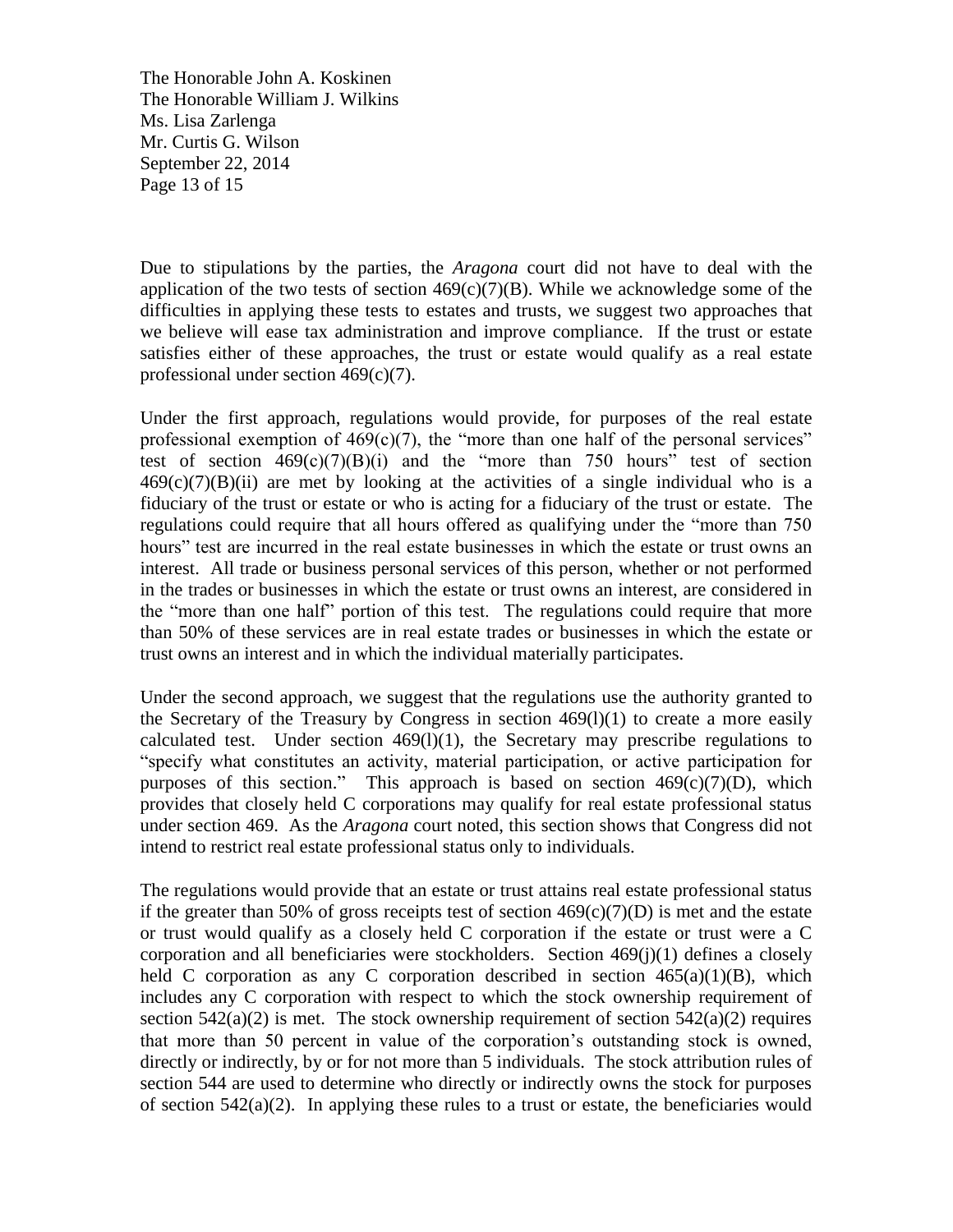The Honorable John A. Koskinen The Honorable William J. Wilkins Ms. Lisa Zarlenga Mr. Curtis G. Wilson September 22, 2014 Page 14 of 15

be treated as if they were shareholders of the C corporation. Only beneficiaries who meet the definition of a "potential current beneficiary" in section  $1361(e)(2)$  would need to be considered.

# **I. Other Potential Issues**

As we mentioned earlier, we suggest the relevant guidance issued by the IRS and Treasury thoroughly address the complicated issues involved and provide comprehensive, administrable, and clear rules. In addition, the AICPA has identified some issues unrelated to material participation that arise with respect to trusts and estates that the IRS and Treasury may wish to address. As the IRS and Treasury develop detailed guidance and decide the scope of the project, the AICPA is available to discuss additional issues with IRS and Treasury.

For example, there are several issues relating to the treatment of a passive activity loss ("PAL") when the status of the trust changes or distributions are made from the trust or estate to a beneficiary. For example, what happens to the PAL if a trust ceases to qualify as a grantor trust during the deemed owner's lifetime or a nongrantor trust becomes a grantor trust? Also, what happens to the PAL when:

- a. A trust terminates, but a related party has not disposed of the interest in the trade or business;
- b. The election is made under section  $643(e)$  to treat the distribution as a deemed sale; and
- c. The distribution satisfies a pecuniary bequest?

There are also issues related to the treatment of depreciation and depletion and whether these items transfer to trust beneficiaries under section  $167(d)$  and section  $611(b)(3)$ , respectively, or whether they are suspended at the trust or estate level as part of the passive loss under section 469.

\* \* \* \* \*

We welcome the opportunity to discuss these comments or to answer any questions that you may have.

I can be reached at (304) 522-2553, or [jporter@portercpa.com;](mailto:jporter@portercpa.com) or you may contact Eric L. Johnson, Chair, AICPA Trust, Estate, and Gift Tax Technical Resource Panel, at [ericljohnson@deloitte.com;](mailto:ericljohnson@deloitte.com) or Eileen Sherr, AICPA Senior Technical Manager, at 202- 434-9256, or [esherr@aicpa.org.](mailto:esherr@aicpa.org)